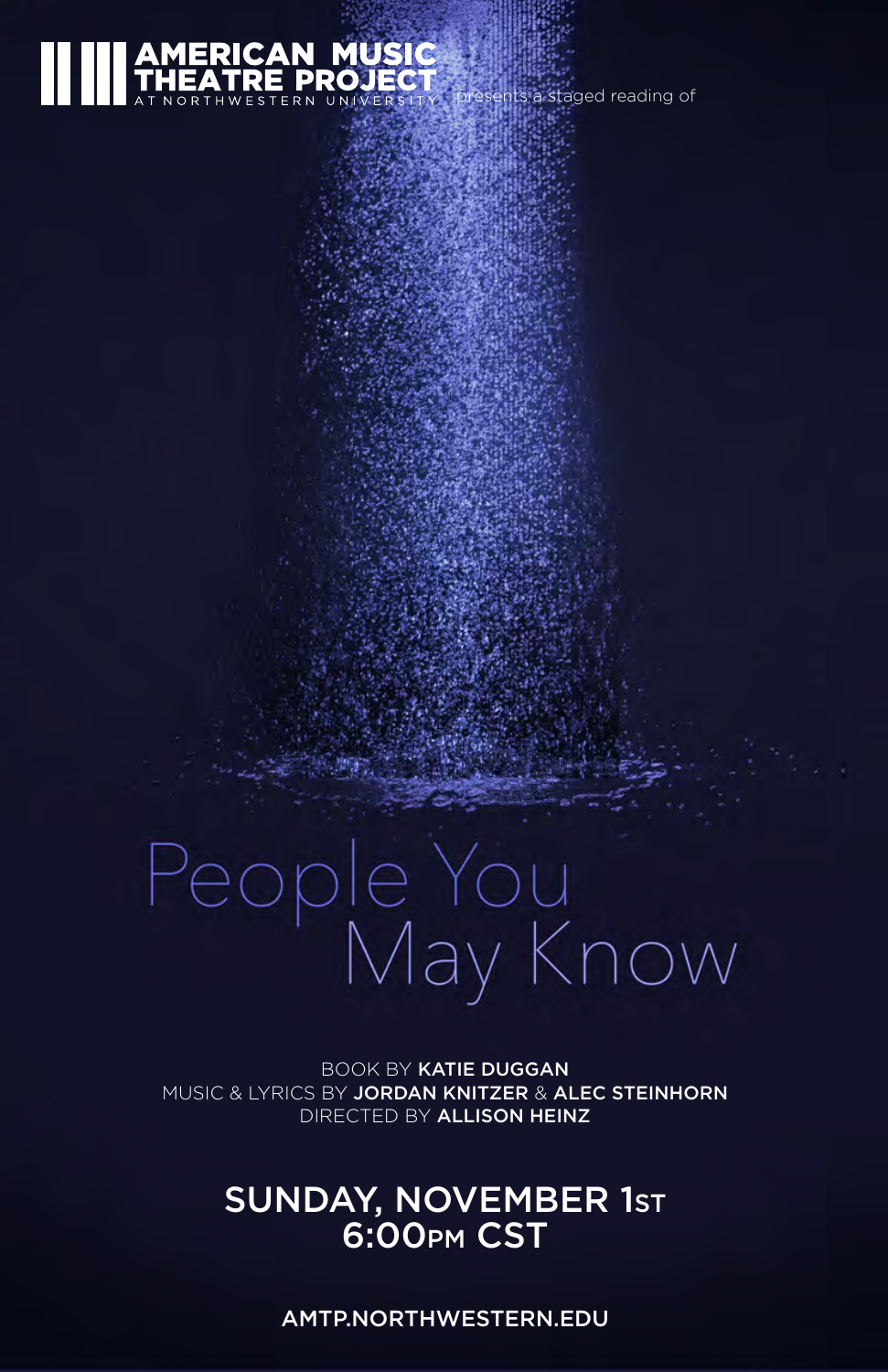

JO Ruby Gibson

MICAH Theo Janke-Furman

> TORI Susie McCollum

**BECKET** Emmet Smith

ELIZABETH Danielle Llevada

LITTE GIRL Hope Valls

### ENSEMBLE

Dan Calderon Harrison Lewis Maddie Mazzella Maddie Novak Reva Sangal Sean Zuckerman

BOOK MUSIC & LYRICS

DIRECTOR MUSIC SUPERVISOR MUSIC DIRECTOR MUSIC ASSISTANTS

STAGE MANAGER ASST. STAGE MANAGER WRITING MENTORS

GRAPHIC DESIGNER

The reading contains emotionally charged material around the topics of sexual assault and sexual violence, none of which appear on screen, however there are verbal depictions of sexual acts and PTSD in the show.



Katie Duggan Jordan Knitzer & Alec Steinhorn Allison Heinz Ryan T. Nelson Shraman Ghosh Wes D'Alelio & Samuel Perlman Olivia Zapater-Charrette Sami DeVries Cheryl Coons, Ryan Cunningham & Ben Wexler Collin Quinn Rice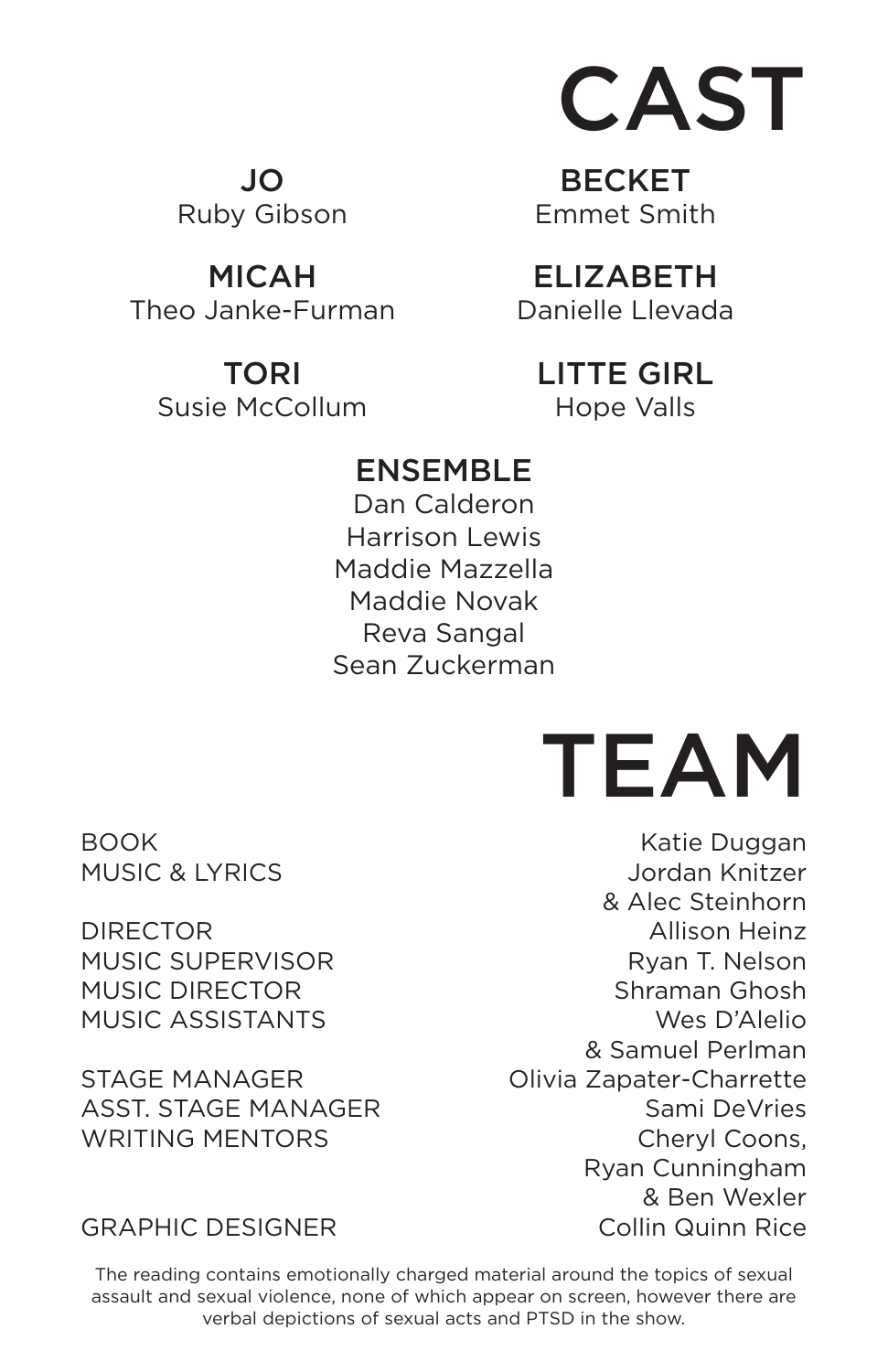# **CAMPUS** RESOURCES

Thank you to Northwestern's [Sexual Health & Assault Peer Educators \(SHAPE\)](https://shapenu.wordpress.com/) and the Center for Awareness, Response, and Education (CARE) for providing support for the rehearsal process. Learn more about these important university resources at [northwestern.edu/care.](http://www.northwestern.edu/care)

Other available resources include: [Confidential Chaplain](https://www.northwestern.edu/religious-life/need-to-talk/index.html) | 847.491.7256 [LGBTQIA Initiatives and Organizations at NU](https://www.northwestern.edu/msa/lgbtqia/) [Northwestern Health Services](http://northwestern.edu/healthservice-evanston) | 847.491.2204 [NU Counseling and Psychological Services](http://northwestern.edu/counseling) | 847.491.2151 [NU Help](https://www.northwestern.edu/nuhelp/index.html) (Resources Directory) [NU Social Justice Education](https://www.northwestern.edu/socialjustice/) [Sexual Misconduct Response and Prevention](https://www.northwestern.edu/sexual-misconduct/)

# LAND ACKNOWLEDGMENT

In the spirit of healing, we acknowledge and honor the Council of Three Fires – the Potawatomi, Odawa and Ojibwe Tribes – the original people of the land upon which Northwestern University stands. Over 100,000 Native people remain on and preserve this land today, and we urge you to take time to learn more about these tribes and find ways to support them.

# BIOS

ALEC STEINHORN (Music & Lyrics) is a writer/music director from New Jersey. Having recently graduated from Northwestern University with a degree in theatre and music composition, he has written and directed an original musical, *Aeroplane*, and scored multiple new plays. In college, Alec served as writing coordinator of the Waa-Mu Show, America's largest student-written musical, in which he had 17 writing credits between 2017 and 2018. His compositions with his writing partner Jordan Knitzer have been showcased in New York, Evanston, Chicago and New Jersey. Currently, Alec teaches piano and dreams of writing the next great symphony.

KATIE DUGGAN (Book) is a writer from New Jersey. She graduated from Princeton University in 2019 with a degree in English and theatre, and from the University of Cambridge in 2020 with a master's in film studies. At Princeton, she wrote with the Princeton Triangle Club, the oldest touring collegiate musical troupe in the nation, and assistant directed the 2020 Spring Revue with the esteemed Footlights at Cambridge. She has written and directed numerous plays, comedy shows, and musicals